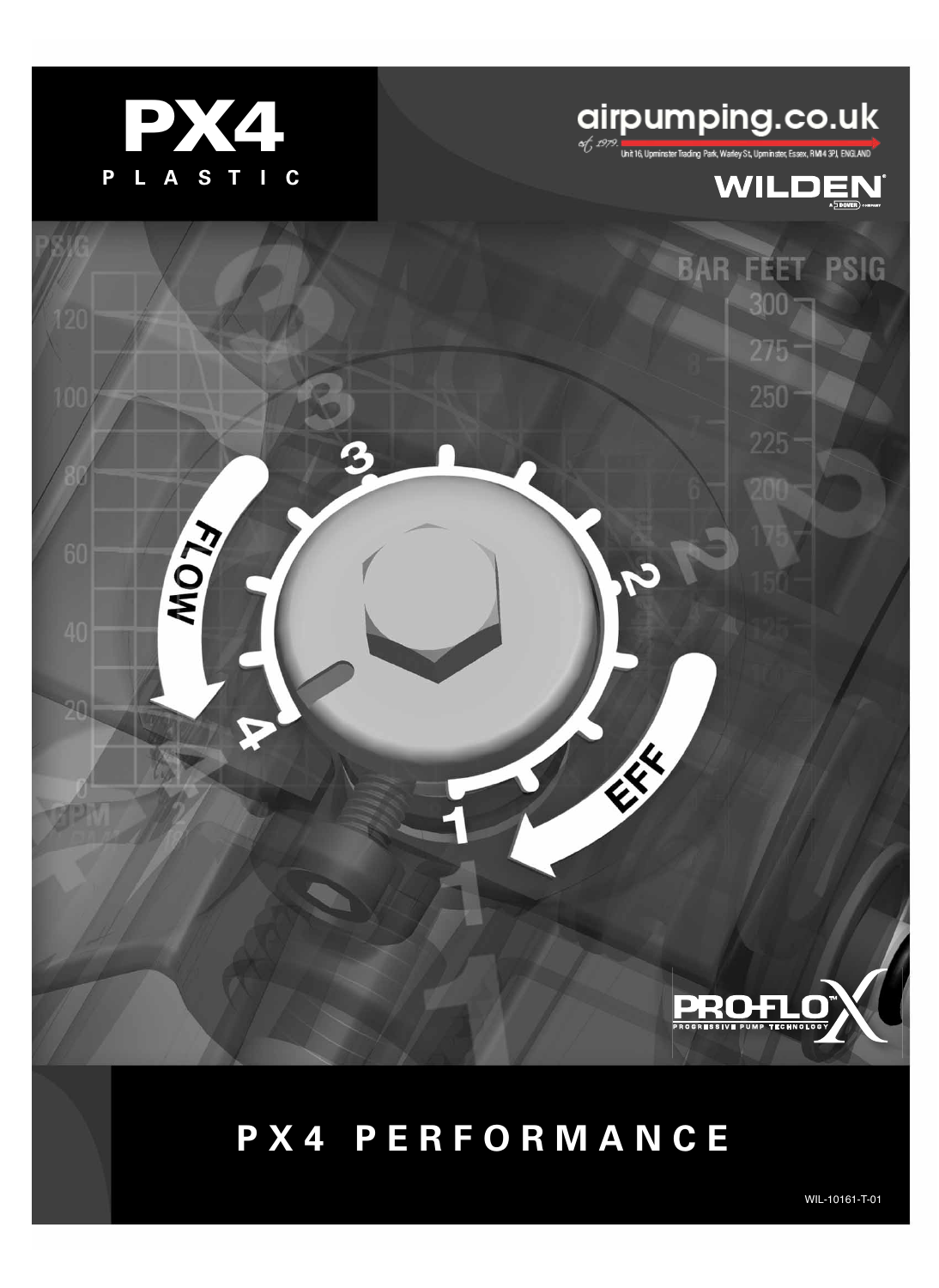

## **Pro-Flo XTM Operating Principal**

The Pro-Flo X™ air distribution system with the revolutionary Efficiency Management System (EMS) offers flexibility never before seen in the world of control dial, the operator can select the optimal balance of flow and efficiency that best meets the application needs. Pro-Flo X™ provides higher



performance, lower operational costs and flexibility that exceeds previous industry standards.

|                                                                                                 | <b>ASI</b>                                                             | ₹<br>œ                                                                                                                                    | ₹                                                                                                                        | <b>AIR CONSUMPTION</b>                                                                                                                   |
|-------------------------------------------------------------------------------------------------|------------------------------------------------------------------------|-------------------------------------------------------------------------------------------------------------------------------------------|--------------------------------------------------------------------------------------------------------------------------|------------------------------------------------------------------------------------------------------------------------------------------|
| Turning the dial<br>changes the<br>relationship<br>between air inlet<br>and exhaust<br>porting. | Each dial setting<br>represents an<br>entirely different<br>flow curve | Pro-Flo X <sup>™</sup> pumps<br>are shipped from<br>the factory on<br>setting 4, which<br>is the highest<br>flow rate setting<br>possible | Moving the dial<br>from setting 4<br>causes a decrease<br>in flow and an even<br>greater decrease in<br>air consumption. | When the air<br>consumption<br>decreases more<br>than the flow<br>rate, efficiency<br>is improved and<br>operating costs<br>are reduced. |

### AODD pumps. The patent-pending EMS is simple and easy to use. With the turn of an integrated

**PROFLO**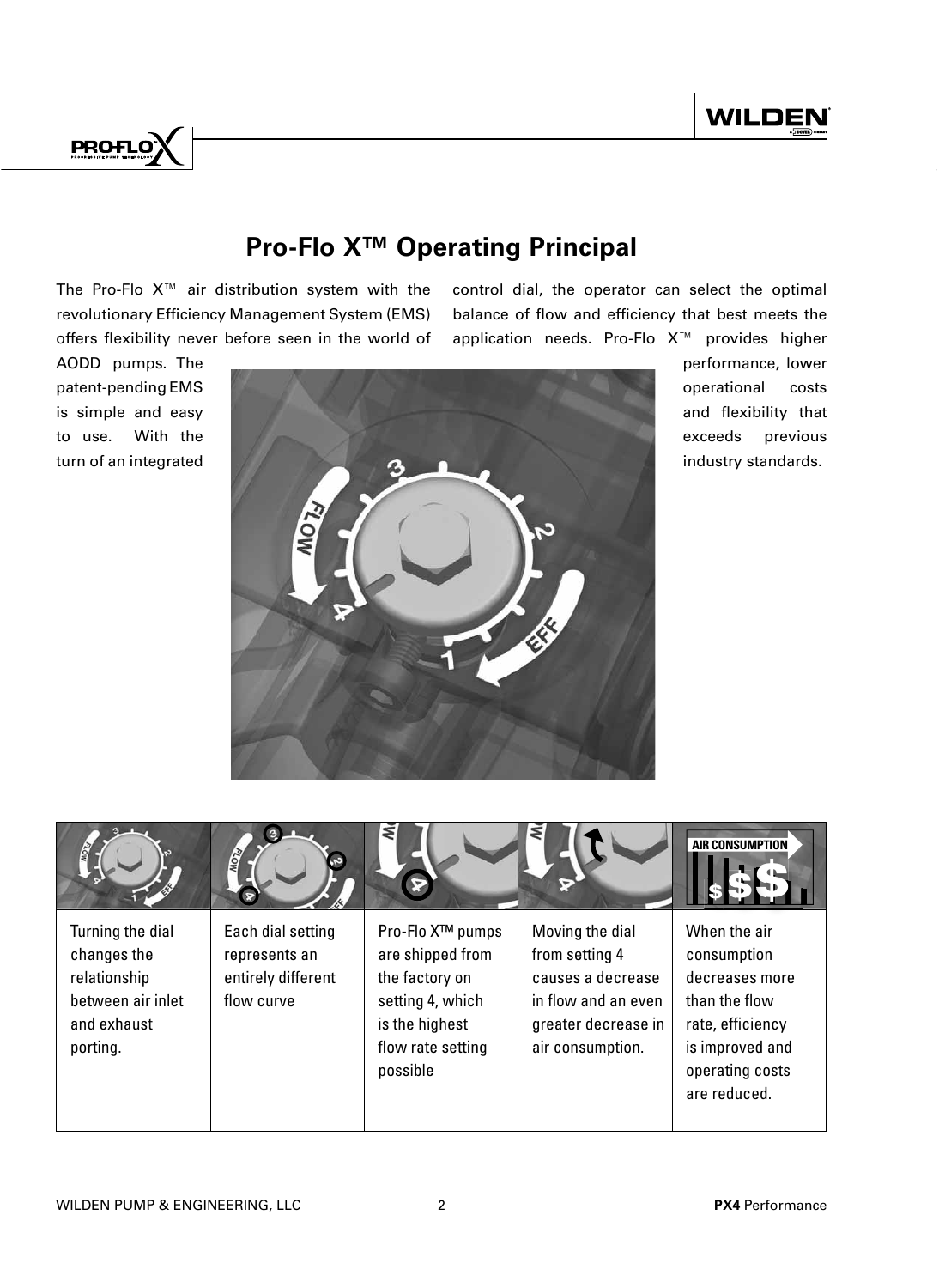## **HOW TO USE THIS EMS CURVE**



This is an example showing how to determine flow rate and air consumption for your Pro-Flo  $X^{\scriptscriptstyle \text{TM}}$  pump using the Efficiency Management System (EMS) curve and the performance curve. For this example we will be using 4.1 bar (60 psig) inlet air pressure and 2.8 bar (40 psig) discharge pressure and EMS setting 2.

- **Step 1:** *Identifying performance at setting 4.* Locate the curve that represents the flow rate of the pump with 4.1 bar (60 psig) air inlet pressure. Mark the point where this curve crosses the horizontal line representing 2.8 bar (40 psig) discharge pressure. (Figure 1). After locating your performance point on the flow curve, draw a vertical line downward until reaching the bottom scale on the chart. Identify the flow rate (in this case, 8.2 gpm). Observe location of performance point relative to air consumption curves and approximate air consumption value (in this case, 9.8 scfm).
- **Step 2:** *Determining flow and air X Factors.* Locate your discharge pressure (40 psig) on the vertical axis of the EMS curve (Figure 2). Follow along the 2.8 bar (40 psig) horizontal line until intersecting both flow and air curves for your desired EMS setting (in this case, setting 2). Mark the points where the EMS curves intersect the horizontal discharge pressure line. After locating your EMS points on the EMS

curve, draw vertical lines downward until reaching the bottom scale on the chart. This identifies the flow  $X$  Factor (in this case, 0.58) and air X Factor (in this case, 0.48).

**Step 3:** *Calculating performance for specific EMS*  setting. Multiply the flow rate (8.2 gpm) obtained in Step 1 by the flow X Factor multiplier (0.58) in Step 2 to determine the flow rate at EMS setting 2. Multiply the air consumption (9.8 scfm) obtained in Step 1 by the air X Factor multiplier (0.48) in Step 2 to determine the air consumption at EMS setting 2 (Figure 3).

| 8.2 gpm (flow rate for Setting 4)<br>(Flow X Factor setting 2)                        |
|---------------------------------------------------------------------------------------|
| 4.8 gpm (Flow rate for setting 2)                                                     |
| <b>9.8</b> scfm (air consumption for setting 4)<br>$\vert 8$ (Air X Factor setting 2) |
| 4.7 scfm (air consumption for setting 2)                                              |

Figure 3

The flow rate and air consumption at Setting 2 are found to be 18.2 lpm (4.8 gpm) and 7.9 Nm<sup>3</sup> /h (4.7 scfm) respectively.

**PROFLO**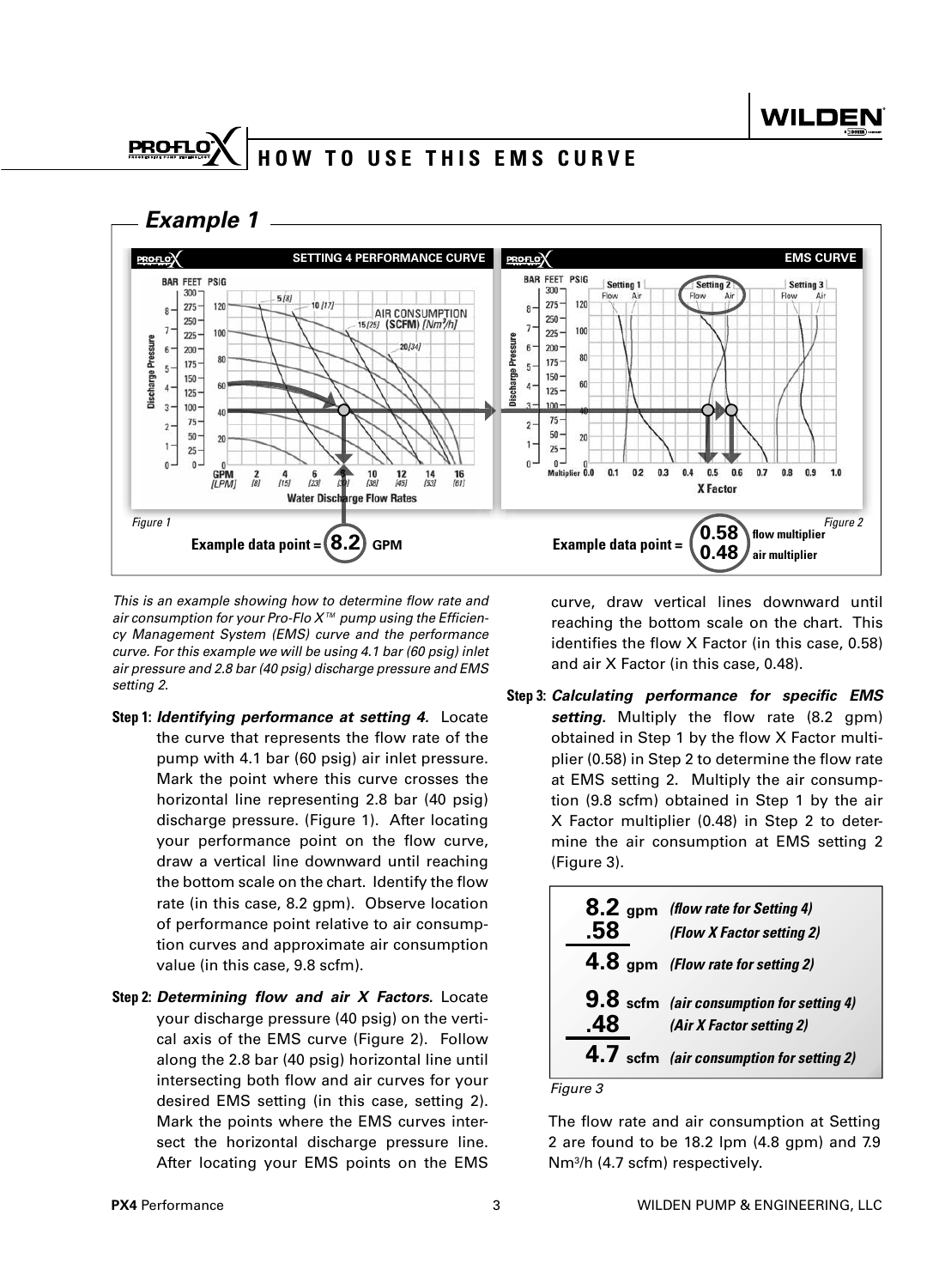#### **PROFLO HOW TO USE THIS EMS CURVE**

 *Example 2.1*



This is an example showing how to determine the inlet air pressure and the EMS setting for your Pro-Flo X<sup>™</sup> pump to optimize the pump for a specific application. For this example we will be using an application requirement of 18.9 lpm  $(5$  gpm) flow rate against 2.8 bar (40 psig) discharge pressure. This example will illustrate how to calculate the air consumption that could be expected at this operational point.

#### **DETERMINE EMS SETTING**

- **Step 1***: Establish inlet air pressure.* Higher air pressures will typically allow the pump to run more efficiently, however, available plant air pressure can vary greatly. If an operating pressure of 6.9 bar (100 psig) is chosen when plant air frequently dips to 6.2 bar (90 psig) pump performance will vary. Choose an operating pressure that is within your compressed air system's capabilities. For this example we will choose 4.1 bar (60 psig).
- **Step 2***: Determine performance point at setting 4.* For this example an inlet air pressure of 4.1 bar (60 psig) inlet air pressure has been chosen. Locate the curve that represents the performance of the pump with 4.1 bar (60 psig) inlet air pressure. Mark the point where this curve crosses the horizontal line representing 2.8 bar (40 psig) discharge pressure. After locating this point on the flow curve, draw a vertical line downward until reaching the bottom scale on the chart and identify the flow rate.

 In our example it is 38.6 lpm (10.2 gpm). This is the setting 4 flow rate. Observe the location of the performance point relative to air consumption curves and approximate air consumption value. In our example setting 4 air consumption is 24 Nm<sup>3</sup> /h (14 scfm). See figure 4.

**Step 3***: Determine flow X Factor.* Divide the required flow rate 18.9 lpm  $(5 \text{ gpm})$  by the setting 4 flow rate 38.6 lpm (10.2 gpm) to determine the flow X Factor for the application.

5 gpm / 10.2 gpm = 0.49 (flow X Factor)

**Step 4***: Determine EMS setting from the flow X Factor.* Plot the point representing the flow X Factor (0.49) and the application discharge pressure 2.8 bar (40 psig) on the EMS curve. This is done by following the horizontal 2.8 bar (40 psig) psig discharge pressure line until it crosses the vertical 0.49 X Factor line. Typically, this point lies between two flow EMS setting curves (in this case, the point lies between the flow curves for EMS setting 1 and 2). Observe the location of the point relative to the two curves it lies between and approximate the EMS setting (figure 5). For more precise results you can mathematically interpolate between the two curves to determine the optimal EMS setting.

For this example the EMS setting is 1.8.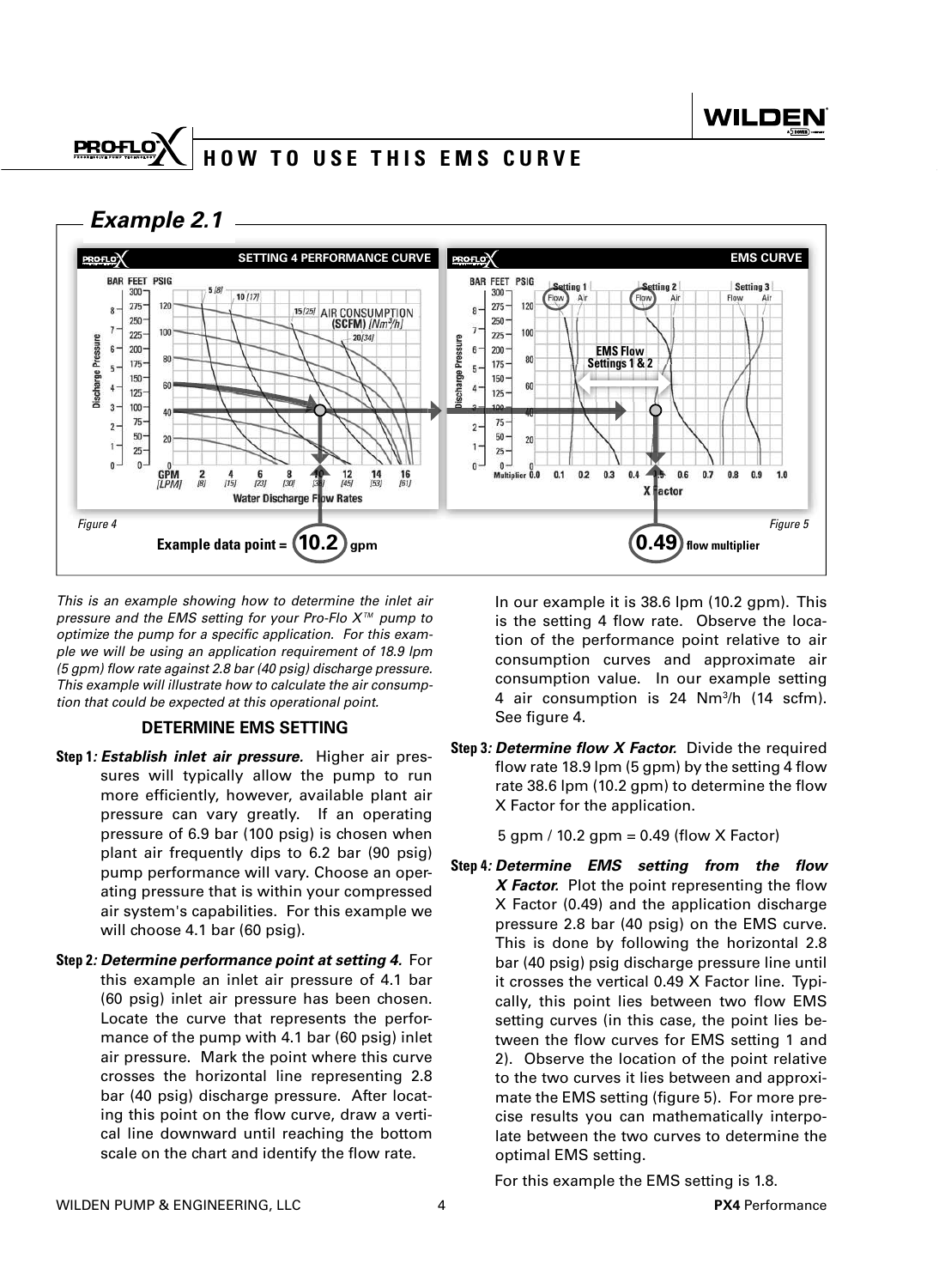#### **PROFLO HOW TO USE THIS EMS CURVE**





#### **Determine air consumption at a specific EMS setting.**

**Step 1***: Determine air X Factor.* In order to determine the air X Factor, identify the two air EMS setting curves closest to the EMS setting established in example 2.1 (in this case, the point lies between the air curves for EMS setting 1 and 2). The point representing your EMS setting (1.8) must be approximated and plotted on the EMS curve along the horizontal line representing your discharge pressure (in this case, 40 psig). This air point is different than the flow point plotted in example 2.1. After estimating (or interpolating) this point on the curve, draw a vertical line downward until reaching the bottom scale on the chart and identify the air X Factor (figure 7).

#### For this example the air X Factor is **0.40**

**Step 2***: Determine air consumption.* Multiply your setting 4 air consumption (14 scfm) value by the air X Factor obtained above (0.40) to determine your actual air consumption.

#### 14 scfm x **0.40** = 5.6 SCFM

In summary, for an application requiring 18.9 lpm (5 gpm) against 2.8 bar (40 psig) discharge pressure, the pump inlet air pressure should be set to 4.1 bar (60 psig) and the EMS dial should be set to 1.8. The pump would then consume 9.5 Nm<sup>3</sup> /h (5.6 scfm) of compressed air.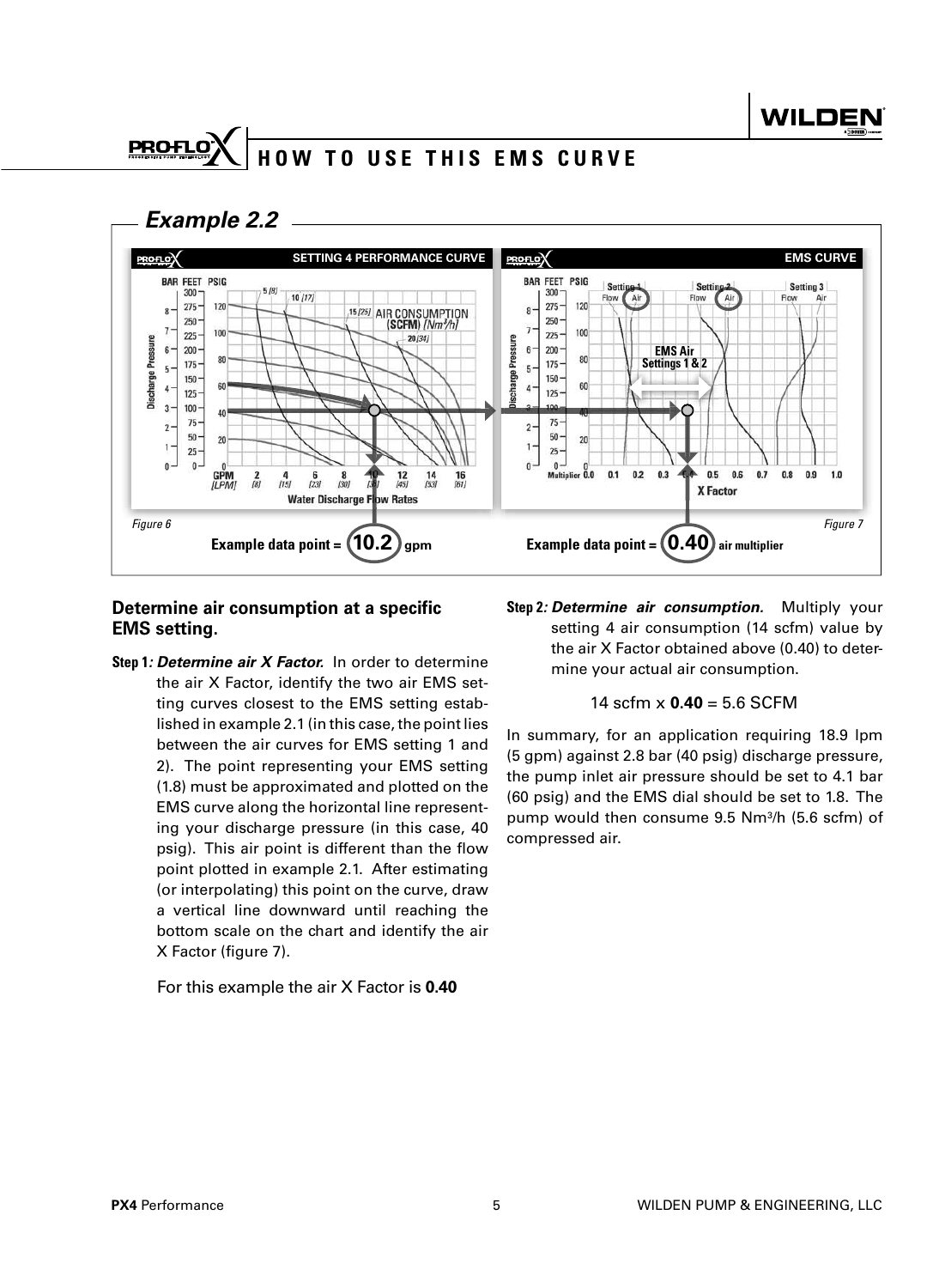## PX4 PLASTIC RUBBER-FITTED



#### TECHNICAL DATA

| Width394 mm (15.5")                               |
|---------------------------------------------------|
| Depth320 mm (12.6")                               |
| Ship Weight Polypropylene 17 kg (37 lbs.)         |
| Air Inlet 19 mm (3/4")                            |
| $lnlet$ 38 mm (1 1/2")                            |
|                                                   |
| Suction Lift5.7 m Dry (18.7')                     |
|                                                   |
| Disp. Per Stroke. 1.19   (0.28 gal.) <sup>1</sup> |
| Max. Flow Rate 363 lpm (96 qpm)                   |
| Max. Size Solids 4.8 mm (3/16")                   |

1Displacement per stroke was calculated at 4.8 bar (70 psig) air inlet pressure against a 2.1 bar (30 psig)head pressure.

The Efficiency Management System (EMS) can be used to optimize the performance of your Wilden pump for specific applications. The pump is delivered with the EMS adjusted to setting 4, which allows maximum flow.

The Efficiency Management System (EMS) can be used to optimize the performance of your Wilden pump for specific applications. The pump is delivered with the EMS adjusted to setting 4, which allows maximum flow.

The EMS curve allows the pump user to determine flow and air consumption at each EMS setting. For any EMS setting and discharge pressure, the "X factor" is used as a multiplier with the original values from the setting 4 performance curve to calculate the actual flow and air consumption values for that specific EMS setting. Note: you can interpolate between the setting curves for operation at intermediate EMS settings.

#### EXAMPLE

A PX4 polypropylene, rubber-fitted pump operating at EMS setting 4, achieved a flow rate of 216 lpm (57 gpm) using 92 Nm<sup>3</sup>/h (54 scfm) of air when run at 5.5 bar (80 psig) air inlet pressure and 2.8 bar (40 psig) discharge pressure (See dot on performance curve).

The end user did not require that much flow and wanted to reduce air consumption at his facility. He determined that EMS setting 1 would meet his needs. At 2.8 bar (40 psig) discharge pressure and EMS setting 1, the flow "X factor" is 0.35 and the air "X factor" is 0.22 (see dots on EMS curve).

Multiplying the original setting 4 values by the "X factors" provides the setting 1 flow rate of 76 lpm (20 gpm) and an air consumption of 20  $Nm^{3}/h$  (12 scfm). The flow rate was reduced by  $65\%$  while the air consumption was reduced by 78%, thus providing increased efficiency.

**For a detailed example for how to set your EMS, see beginning of performance curve section.**

**Caution: Do not exceed 8.6 bar (125 psig) air supply pressure.** 

**NHOMZ** 

WILDEN PUMP & ENGINEERING, LLC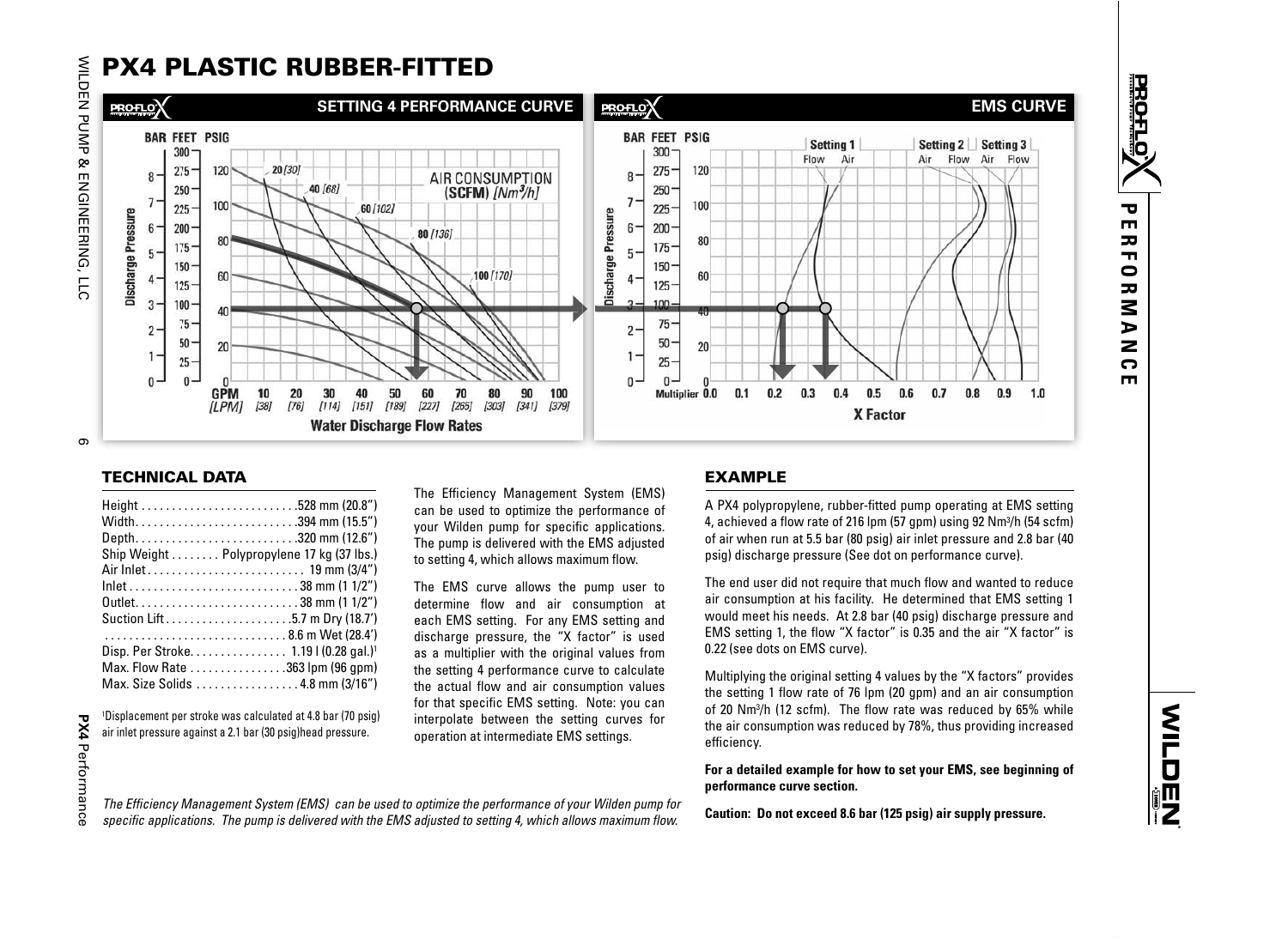## PX4 PLASTIC TPE-FITTED



1Displacement per stroke was calculated at 4.8 bar (70 psig) air inlet pressure against a 2.1 bar (30 psig)head pressure.

The Efficiency Management System (EMS) can be used to optimize the performance of your Wilden pump for specific applications. The pump is delivered with the EMS adjusted to setting 4, which allows maximum flow.

The EMS curve allows the pump user to determine flow and air consumption at each EMS setting. For any EMS setting and discharge pressure, the "X factor" is used as a multiplier with the original values from the setting 4 performance curve to calculate the actual flow and air consumption values for that specific EMS setting. Note: you can interpolate between the setting curves for operation at intermediate EMS settings.

#### EXAMPLE

A PX4 polypropylene, TPE-fitted pump operating at EMS setting 4, achieved a flow rate of 288 lpm (76 gpm) using 150 Nm<sup>3</sup>/h (88 scfm) of air when run at 6.9 bar (100 psig) air inlet pressure and 2.1 bar (30 psig) discharge pressure (See dot on performance curve).

The end user did not require that much flow and wanted to reduce air consumption at his facility. He determined that EMS setting 3 would meet his needs. At 2.1 bar (30 psig) discharge pressure and EMS setting 3, the flow "X factor" is 0.91 and the air "X factor" is 0.83 (see dots on EMS curve).

Multiplying the original setting 4 values by the "X factors" provides the setting 3 flow rate of 262 lpm (69 gpm) and an air consumption of 124 Nm<sup>3</sup>/h (73 scfm). The flow rate was reduced by 9% while the air consumption was reduced by 17%, thus providing increased efficiency.

**For a detailed example for how to set your EMS, see beginning of performance curve section.**

The Efficiency Management System (EMS) can be used to optimize the performance of your Wilden pump for specific applications. The pump is delivered with the EMS adjusted to setting 4, which allows maximum flow.

**Caution: Do not exceed 8.6 bar (125 psig) air supply pressure.** 

 $\overline{\phantom{0}}$ 

WILDEN PUMP & ENGINEERING, LLC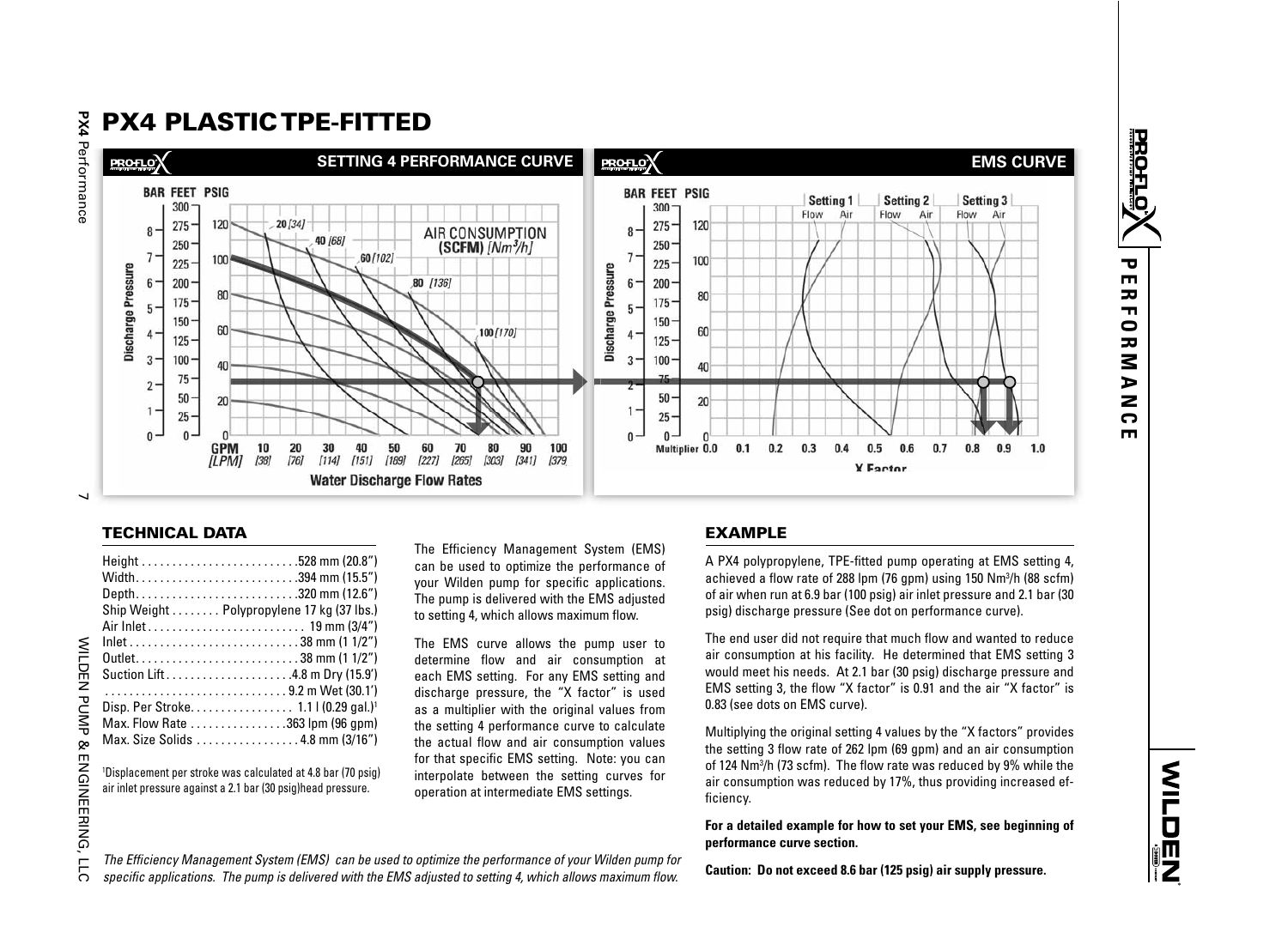## PX4 PLASTIC PTFE-FITTED



| Width394 mm (15.5")<br>Depth320 mm (12.6")<br>Ship Weight  Polypropylene 17 kg (37 lbs.)<br>$lnlet$ 38 mm (1 1/2")<br>Suction Lift2.1 m Dry (6.8')<br>9.2 m Wet (30.1') |  |
|-------------------------------------------------------------------------------------------------------------------------------------------------------------------------|--|
| Disp. Per Stroke 0.5   (0.13 gal.) <sup>1</sup><br>Max. Flow Rate 276 lpm (73 gpm)<br>Max. Size Solids 4.8 mm (3/16")                                                   |  |

1Displacement per stroke was calculated at 4.8 bar (70 psig) air inlet pressure against a 2.1 bar (30 psig)head pressure

The Efficiency Management System (EMS) can be used to optimize the performance of your Wilden pump for specific applications. The pump is delivered with the EMS adjusted to setting 4, which allows maximum flow.

The EMS curve allows the pump user to determine flow and air consumption at each EMS setting. For any EMS setting and discharge pressure, the "X factor" is used as a multiplier with the original values from the setting 4 performance curve to calculate the actual flow and air consumption values for that specific EMS setting. Note: you can interpolate between the setting curves for operation at intermediate EMS settings.

#### EXAMPLE

A PX4 polypropylene, PTFE-fitted pump operating at EMS setting 4, achieved a flow rate of 178 lpm  $(47 \text{ qpm})$  using 97 Nm<sup>3</sup>/h  $(57 \text{ scfm})$ of air when run at 4.1 bar (60 psig) air inlet pressure and 1.4 bar (20 psig) discharge pressure (See dot on performance curve).

The end user did not require that much flow and wanted to reduce air consumption at his facility. He determined that EMS setting 2 would meet his needs. At 1.4 bar (20 psig) discharge pressure and EMS setting 2, the flow "X factor" is 0.71 and the air "X factor" is 0.51 (see dots on EMS curve).

Multiplying the original setting 4 values by the "X factors" provides the setting 2 flow rate of 126 lpm (33 gpm) and an air consumption of 49 Nm<sup>3</sup>/h (29 scfm). The flow rate was reduced by 29% while the air consumption was reduced by 49%, thus providing increased efficiency.

**For a detailed example for how to set your EMS, see beginning of performance curve section.**

**Caution: Do not exceed 8.6 bar (125 psig) air supply pressure.** 

**NEDERIZ** 

WILDEN PUMP & ENGINEERING, LLC 8